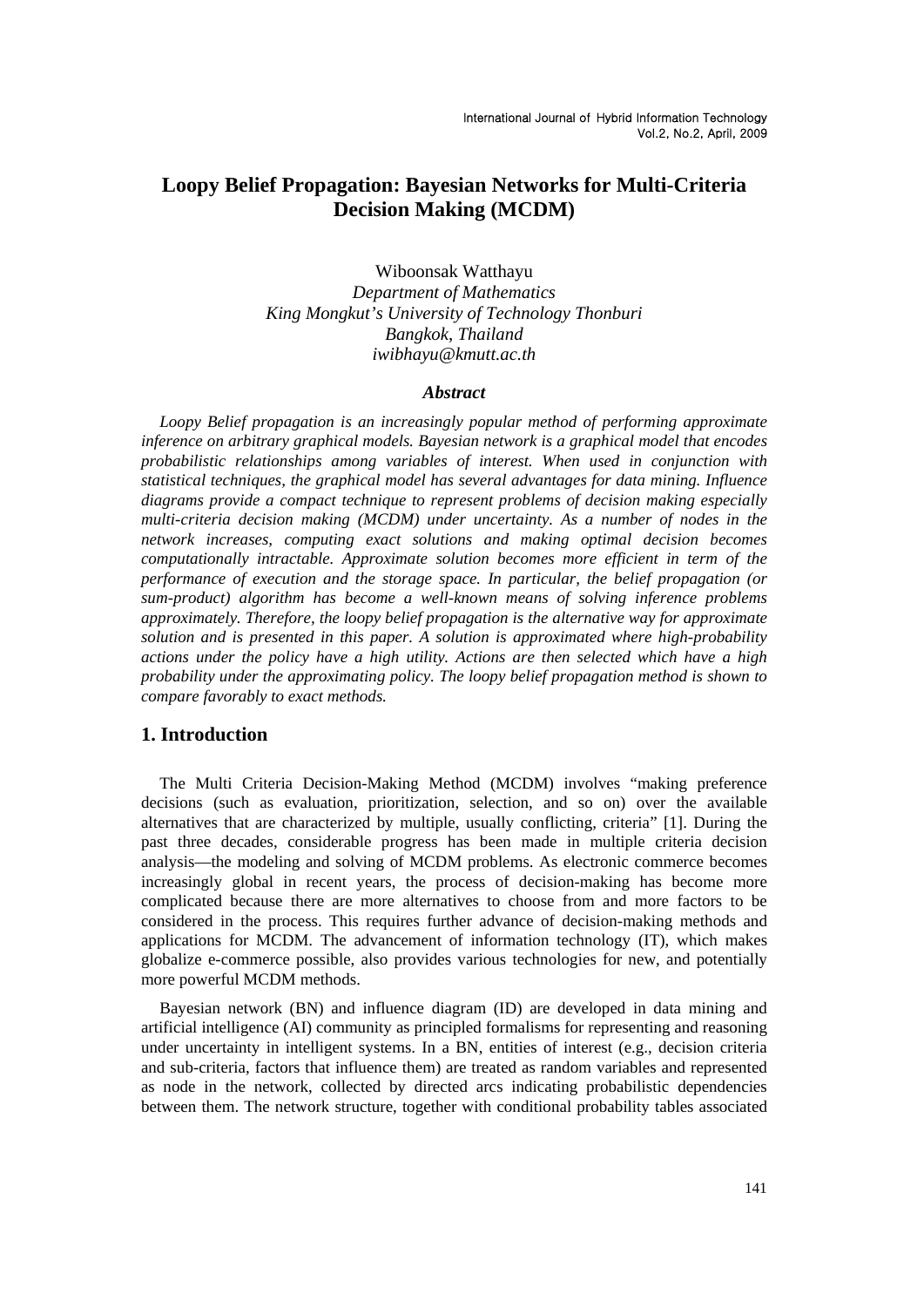with each node; provide a compact representation of the joint probability distribution of all variables. A suite of algorithms have been developed for probabilistic inference with BN, especially those which, when some variables' values have been observed, compute the posterior probabilities of others. ID extends BN by adding utility nodes and decision nodes, allowing one to perform various decision related tasks, including computing the expected utility, given observations and decision choices and finding the optimal. BN and ID thus provide a theoretically well-founded and operational basis for modeling MCDM and problem-solving.

This paper focuses on data mining technique that is representing and solving influence diagram (ID) for MCDM problems and presents our ongoing work on developing approximate inference algorithm based on loopy belief propagation algorithm to extend in influence diagrams (ID) for solving MCDM problems.

There are several algorithms, both exact and approximate, for evaluating an influence diagrams, also called inference. Bayesian network inference using the variable elimination algorithm, an exact method, is NP-hard in the worst case but linear in most cases. Even if it is linear, average-sized Bayesian networks take a long time to query. In practice, people often use approximate methods such as Monte Carlo (MCMC) simulation, sampling method, variational method, and so on. Sallans [19] found that the sampling method and MCMC method performed better for larger sample sizes on some networks, however, MCMC and sampling method have a problematic in convergence. They can apply for only in some networks [22].

Loopy belief propagation method is an alternative to evaluate the influence diagram. It has been used for approximate inference in a wide variety of BN model [22]. Loopy belief propagation is fast, deterministic, and can take advantage of structure in the graph to greatly speed up and improve inference. In this paper, the method by using loopy propagation algorithm is proposed to evaluate the approximate inference and influence diagrams. The experimental results of loopy propagation method are compared to others methods such as likelihood weight method, junction tree method and Markov Chain Monte Carlo (MCMC) method. The proposed algorithm shows that it is faster than others (including exact algorithms).

The presentation of this work is organized as follows. In Section 2, the background of MCDM is provided. Bayesian networks and influence diagrams are discussed and a brief review of existing approximate algorithm is also provided in Section 3. Section 4 outlines the way in which loopy belief propagation algorithm can be extended into an ID. Section 5 shows the experimental results. Finally, conclusions and further research are discussed in Section 6.

### **2. Background**

The limitation becomes more apparent in the development of an influence diagrams when we are not able to handle a utility function of a very large network. To overcome this limitation, and maintain the appealing features of probabilistic soundness and graphical nature of BNs, the approximate solution of evaluating ID is developed. There have some approximate algorithms of evaluating IDs such as sampling, and variational methods. However, these algorithms are still face the problem of complexity time when the model becomes large and complicated.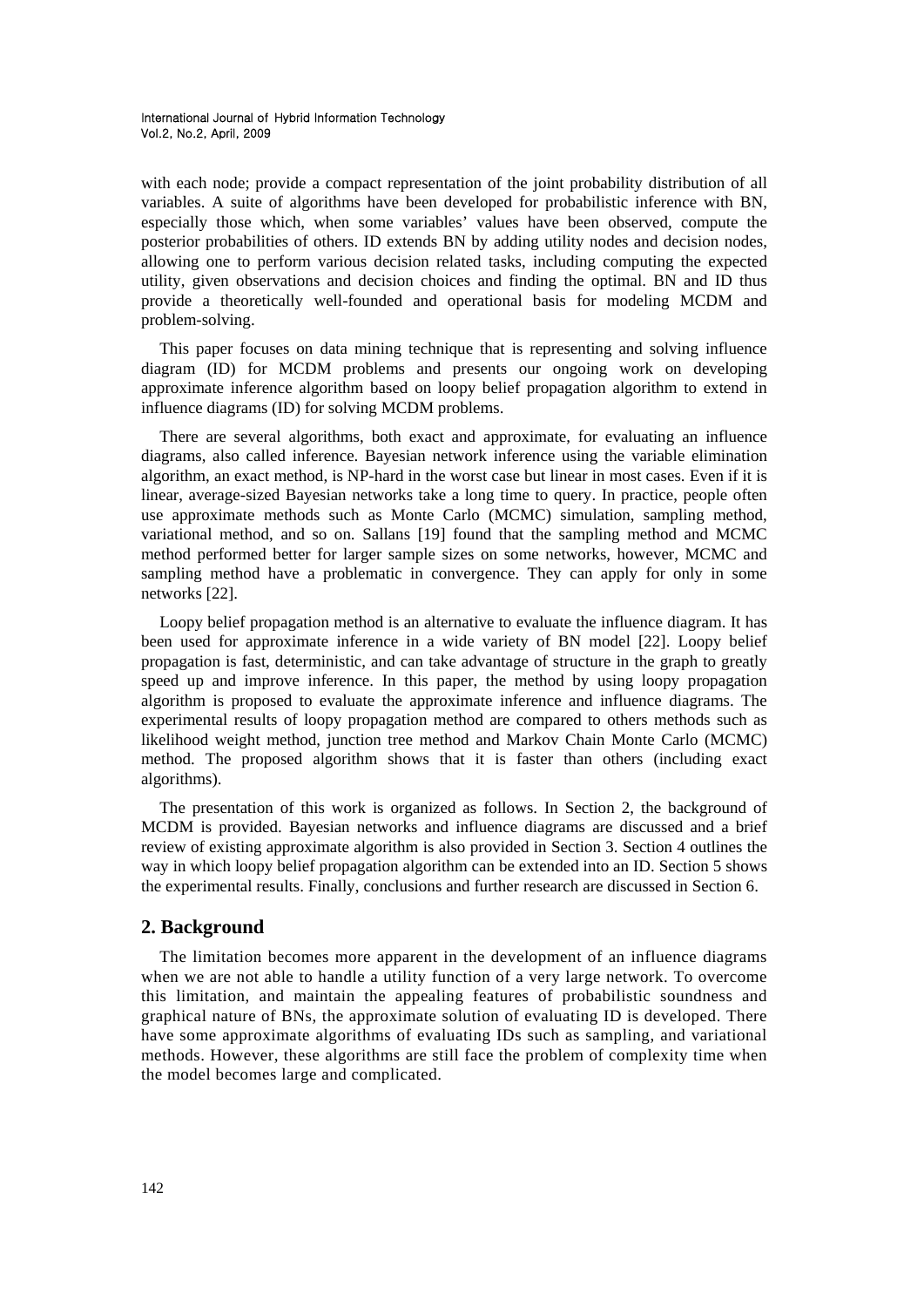MCDM refers to making decisions in the presence of multiple criteria. In the essence, a MCDM problem is formed into hierarchy composed of four elements: the *goal*, the *objectives*, the *criteria*, and the *alternatives*. These elements can be presented in a matrix format. Let  $A = \{A_i, ..., A_m\}$  be a set of decision alternatives and  $C = \{c_i, ..., c_n\}$ a set of criteria according to which desirability of an action is judged. A decision matrix *D* is an  $m \times n$  matrix, in which element  $d_{ii}$  indicates the performance of alternative  $a_i$ when it is evaluated in terms of decision criteria  $c_i$ . It is often assumed that the decision maker has determined the weights of relative importance of the decision criteria,  $W = \{w_1, \ldots, w_n\}$  [10]. The total score for each alternative is obtained by the following formula:

$$
A_i = \sum_j w_j d_{ij}
$$

When the overall scores are calculated for all the alternatives, the one with the highest score is chosen. During the past three decades, along with the rapid development of information technologies, considerable progress has been made in multiple criteria decision analysis—the modeling and solving of MCDM problems, and many MCDM methods have been developed (see [3] for a survey). However, some of the existing methods have been criticized as ad hoc and, to certain degree, unjustified on theoretical and/or empirical grounds.

## **3. Bayesian Network and Influence Diagram**

### **3.1 Bayesian Network**

Bayesian networks (BN), are widely used for knowledge representation and reasoning under uncertainty in intelligent systems  $[2 \& 4]$ . In a general form, the structure of a BN is a directed acyclic graph (*DAG*) in which nodes correspond to random variables of interest and directed arcs represent *direct* causal or influential relation between nodes. The uncertainty of the interdependence of the variables is represented locally by the conditional probability table (*CPT*)  $Pr(x_i | \pi_i)$  associated with each node  $x_i$ , where  $\pi_i$  is the parent set of  $x_i$ . An independence assumption is also made with BN that  $x_i$ , given its parents  $\pi_i$ , is independent of any other variables except its descendents. The graphical structure of BN allows an unambiguous representation of interdependency between variables. This, together with the independence assumption, leads to one of the most important features of BN that the joint probability distribution of  $X = (x_i, ..., x_n)$  can be factored out as a product of the conditional distributions in the network,

$$
\Pr(X = x) = \prod_{i=1}^{n} \Pr(x_i \mid \pi_i).
$$

Figure 1 below gives an example BN, "Family Out", where *Family-out* and *Bowelproblem* are direct causes for dog going out, and *Dog-out* directly affects whether we hear barking or not. Once we know whether the dog is out or not, the probability of our hearing barking has nothing to do with Family-out and Bowel-problem because their influence on hearing barking is blocked by the instantiation of *Dog-out*. Each node in the network has a conditional probability table (CPT). Each column in the table contains the conditional probability of each node value for a possible combination of values of the parent nodes.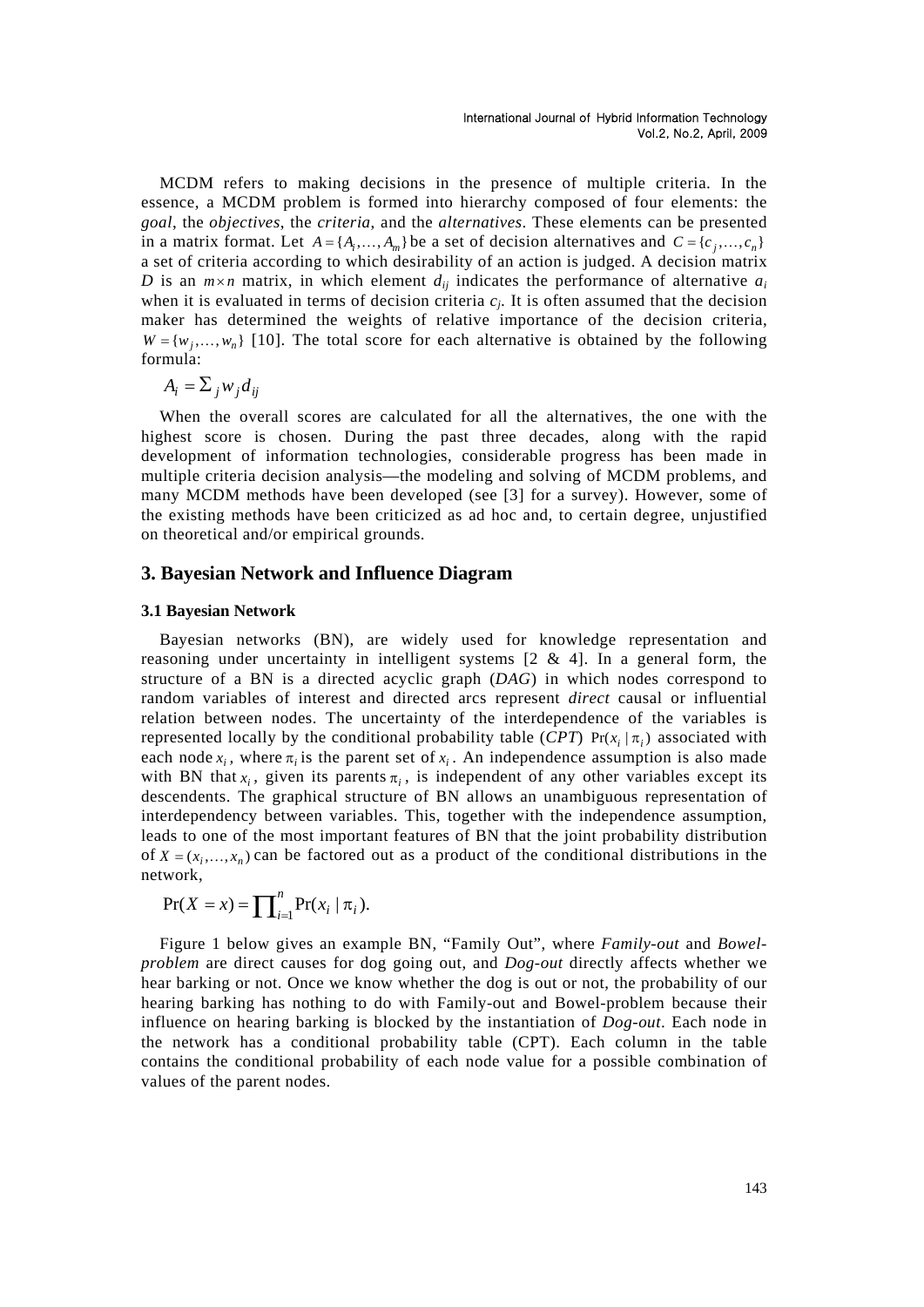

Figure 1. The "Family out" Bayesian Network (Charniak, 1991). Various probabilistic queries can be answered. For example, P(HB), the prior probability of hearing barks is computed as 0.148, and the posterior probability  $P(FO = T|HB = T \wedge LO = F) = 0.689$ .

With the joint probability distribution, BNs can support in theory any probabilistic inference in the joint space. Moreover, although it has been proven that inference in BN with general *DAG* structure is *NP-*hard [3], probabilistic inference algorithms that are more efficient than the brute force use of the gigantic joint probability table have been developed by exploring the interdependency captured by the network structure. Most important among them are algorithms for computing posterior probabilities  $Pr(x, |e)$ , where *e* denotes evidence, the observed values for some variables. These class of algorithms include "belief propagation" [2] and "Junction tree" [12, 13, & 14] for exact solutions, and various statistical sampling techniques (e.g., Markov Chain Monte Carlo sampling) for approximate solutions with extremely large BN (see [15] for a detailed explanation of the most commonly used BN inference algorithms).

#### **3.2 Influence Diagram**

Influence diagrams for solving decision problems extend BN with two additional types of nodes, namely *decision nodes* and *utility nodes*. Nodes for the random variables in the BN are called *chance nodes* in ID. A decision node defines the action alternatives considered by the user. Every decision node has a finite number of alternatives standing for the actions that the decision maker will take to achieve the desired outcome. A decision node is connected to those chance nodes whose probability distributions are directed affected by the decision. A utility node is a random variable whose value is the utility of the outcome. Like other random variables, a utility node holds a table of utility values for all configurations of its parent nodes. In an influence diagram, the value of each decision variable is not determined probabilistically by its predecessors, but rather is imposed from the outside to meet some optimization objective [6].

In an ID, let  $A = \{a_1, a_2, \ldots, a_n\}$  be a set of mutually excusive actions, and H be the determining variable. A utility table  $U(A,H)$  is need to yield the utility for each configuration of action and determining variable in order to decide between the actions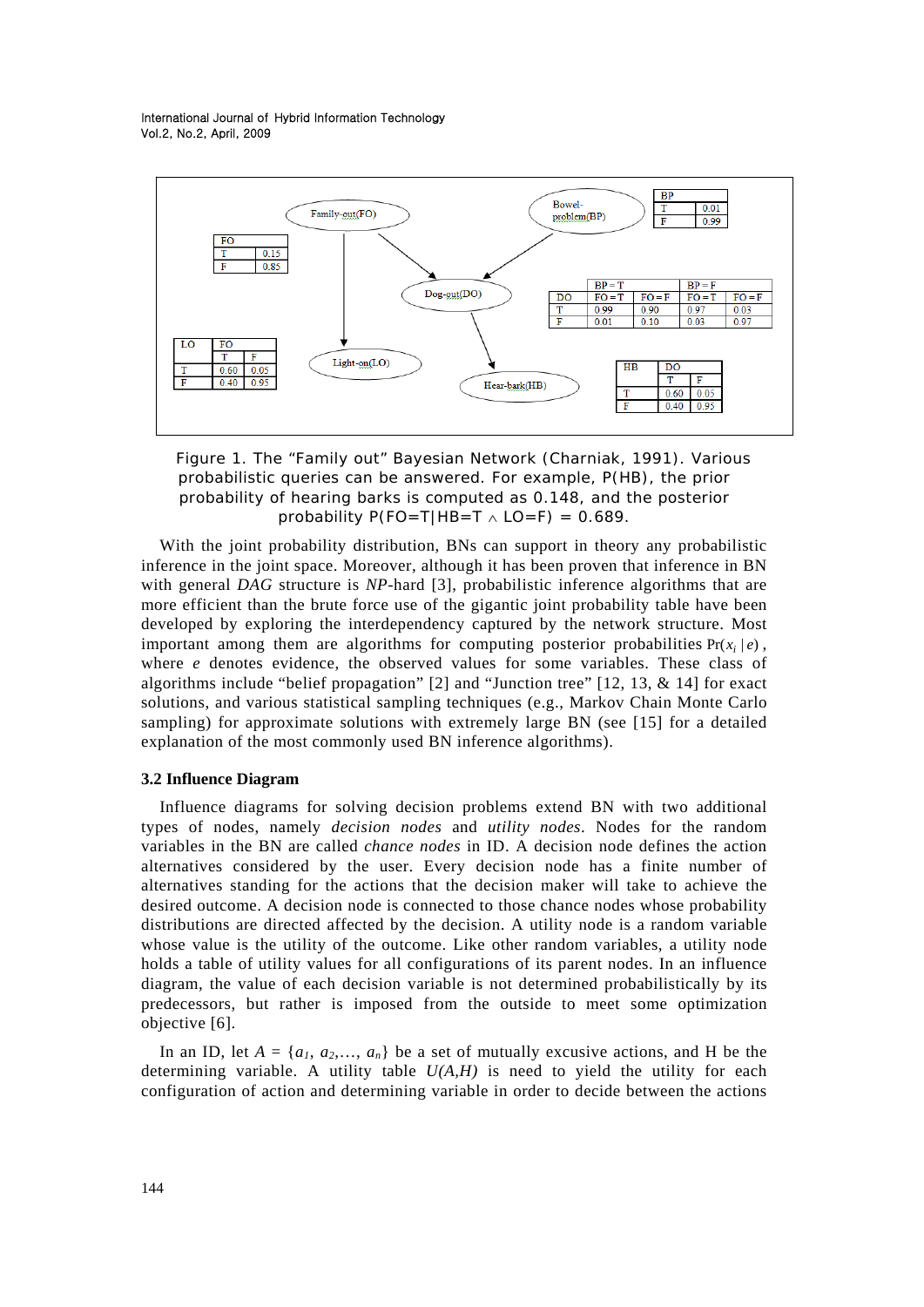in *A*. The problem is solved by calculating the action that maximizes the expected utility:

$$
EU(a) = \prod_H U(a,H)P(H \mid a) ,
$$

where  $U(a,H)$  are the entries of the utility table in the value node U. The conditional probability  $P(H|a)$  is can be computed from CPT of the variable  $h_i \in H$ , given the action *a* is fired.

Figure 2 below represents an ID about weather and a decision to carry an umbrella [6]. *Forecast* and *Weather* are chance nodes containing the probabilistic information about the weather and forecast. *Satisfaction* is a utility or value node. *Umbrella* is a decision node. The objective is to maximize expected Satisfaction by appropriately selecting values of Umbrella for each possible forecast. In addition to probabilities, the values of Satisfaction for each combination of Umbrella and Weather are also given.



Figure 2. An example of influence diagram [6]

The algorithm for evaluating an ID goes as follows [4]: (1) set the evidence variables for the current state, (2) for each possible value of the decision node, set the decision node to that value; (3) calculate the posterior probabilities for the parent nodes of the utility node using a standard probabilistic inference algorithm, and (4) calculate the resulting utility function for the action and return the action with the highest utility.

#### **3.3 Inference Algorithms**

The algorithms that propagate beliefs and update the beliefs in each node can be exact algorithms (for simple structures) or approximate algorithms (for complex structures); a detailed explanation of the most common algorithms can be found in Castillo [15]. We briefly review some of the commonly used exact and approximate algorithm.

### **3.3.1 Exact Inference Algorithms**

The most commonly used exact algorithm is junction tree based algorithm  $[12, 13, \&$ 14]. The basic data structure used by these algorithms is called a junction tree, which can be constructed via the process of moralization and triangulation [13  $\&$  14]. Every node in junction tree, which is a clique of the moralized and triangulated BN, has its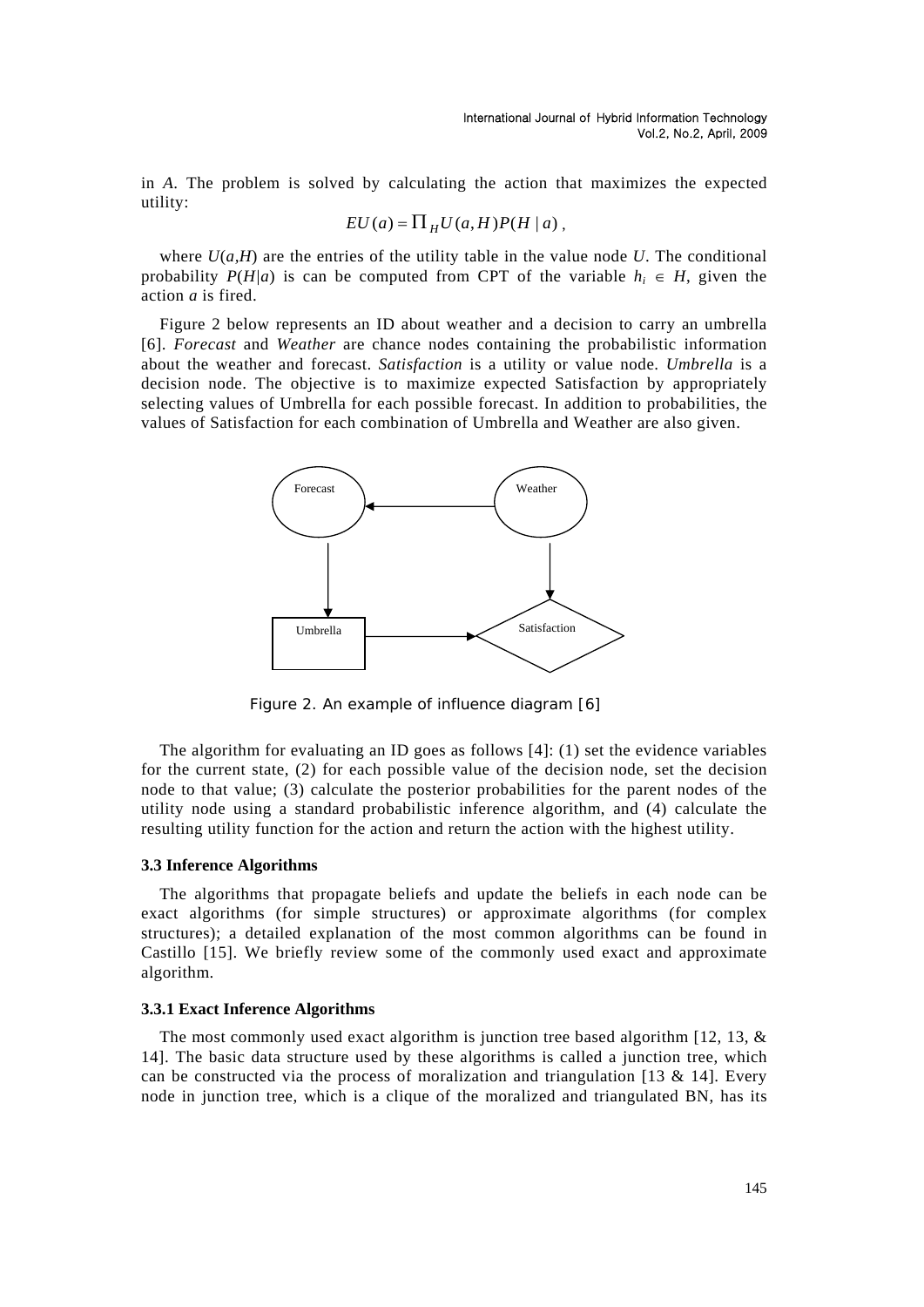internal states. It can send or receive message from its neighbors. Inference in BN is then formulated in terms of message passing in the junction tree. The message exchange is based on the constraints: (1) each node sends one message to each neighbor, and (2) each node can send a message to a neighbor after it has received a message from its all other neighbors. A message sent by a node is prepared on the basis of the messages received and its internal state.

#### **3.3.2 Approximate algorithms**

Approximate BN inference algorithms include stochastic simulation algorithms, model simplification methods, search-based methods and loopy belief propagation.

Stochastic simulation algorithms, also called stochastic sampling or Monte Carlo algorithm, are the most well known approximate BN inference algorithms. They generate a set of randomly selected samples or instantiations of the network according to the CPTs in the model, and then approximate probabilities of query variables by the frequencies of appearances in the sample. Stochastic simulation algorithms are big class. They can be divided into two main categories: importance sampling algorithms and Markov Chain Monte Carlo (MCMC) methods.

The most efficient importance sampling algorithm reported so far seems to be Jian Cheng's adaptive importance sampling for BNs (AIS-BN) (Cheng & Druzdzel, 2000). AIS-BN reduces the sampling variance by learning a sampling distribution that is as close as possible to the optimal importance sampling function. AIS-BN algorithm introduces different weights for samples generated at different learning stages. In Cheng (Cheng & Druzdzel, 2000), AIS-BN is combined with new stopping rules to yield two other sampling algorithms that work well for large networks.

Another group of stochastic sampling algorithms is MCMC method. The basic idea is that we can approximate the distribution by generating independent sampling from it. Then we can estimate the value of a quantity relative to the original distribution by computing its value relative to our samplings. MCMC is based on the theory of Markov chains. A Markov chain is a stochastic process, evolving in discrete time steps.  $X_0$ ,  $X_1$ ,  $..., X_N$  are denoted the state of the process at the various time steps. The distribution for  $X_0$  is the initial distribution. The distribution of  $X_{n+1}$  given the past depends only on  $X_n$ . The conditional distribution  $P(X_{n+1} | X_n)$  is called the transition probability. If the transition probability does not depend on n then the process is called a stationary process. MCMC method uses Markov Chains in order to generate the samples for approximate inference.

A final class of algorithm for performing approximate inference is provided by loopy propagation methods. Loopy propagation applies Pearl's polytree propagation algorithm in BNs with loops. Researchers have empirically demonstrated that loopy belief can perform well in the context of error-correcting codes and computer vision [24]. But for some other graphs with loops, loopy propagation may give poor results or even fail to converge. More recently, it has been shown that there is a close connection between the belief propagation algorithm and certain approximations to the variational free energy in statistical physics [25].

### **4. Extended ID with Loopy Belief Propagation**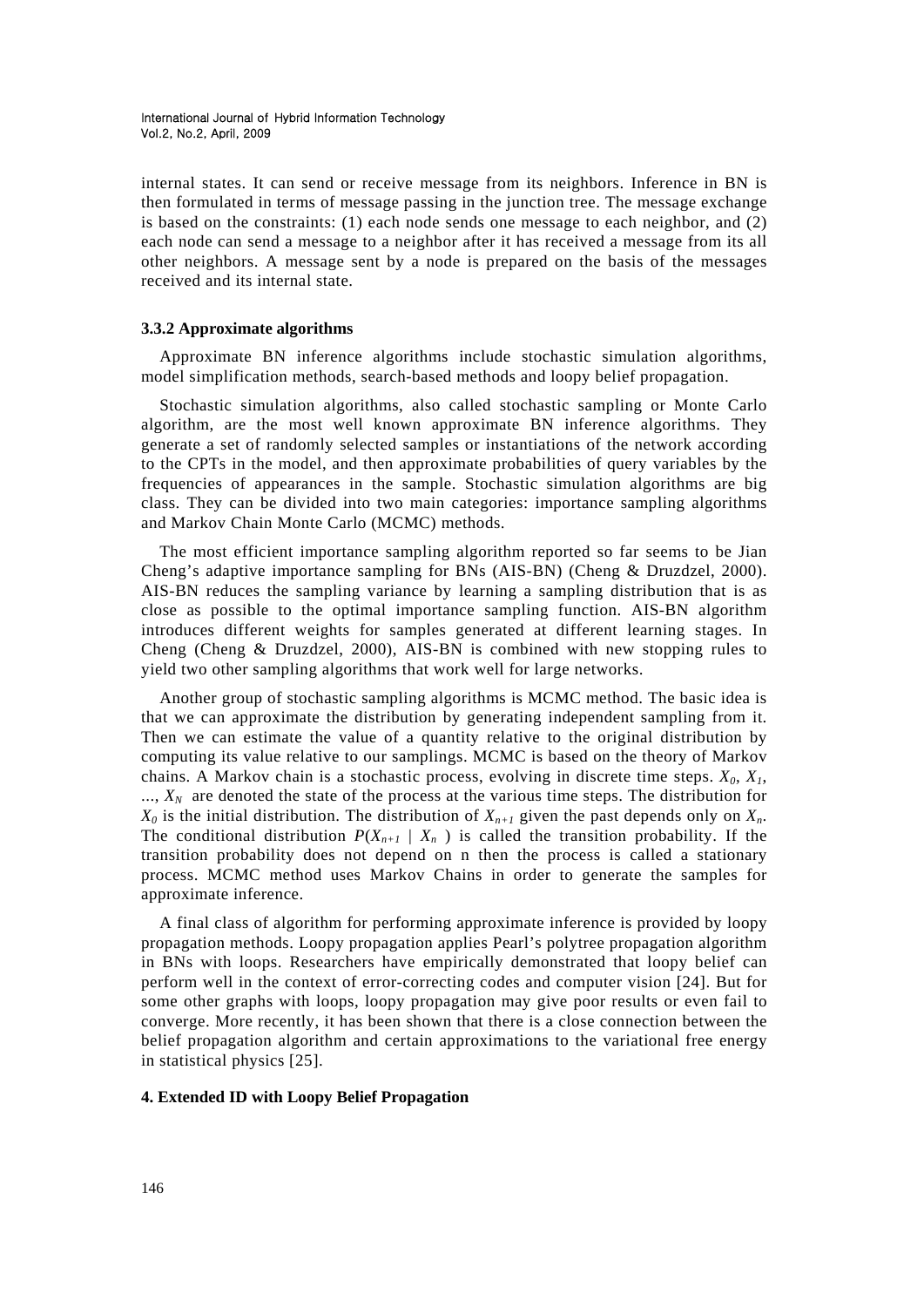In loopy belief propagation, Pearl's algorithm works similarly for polytrees or network containing no loops. Given a node *X* having parents  $U_1$ ,  $U_m$ , and children  $Y_1, \ldots, Y_n$ , the evidence will be represented with *E*, with evidence "above" *X* written as  $e^+$  and evidence "below" *X* written as  $e^-$ . Evidence can flow both down the network (from parent to child) or up the network (child to parent). The messages are labeled as  $\pi$ and  $\lambda$  messages, respectively. We need to compute the belief of  $X$  having the value of true or false  $(BEL(X = true)/BEL(X = false))$ . For example, if *X* is true,  $BEL(X) = 1.0$ . The belief of *X* given its parent and child values is

$$
BEL(x) = P(X \mid e) = \alpha \lambda(X) \pi(X)
$$
\n(1)

Where  $\alpha$  is a normalizing value,  $\lambda(X) = P(e^{-1}/x)$ , and  $\pi(X) = P(x/e^{+})$ .

$$
\lambda(X) = \prod_{i=1}^{j} \lambda_{Y_i}
$$
 (2)

$$
\pi(X) = \sum P(x|\vec{u})\pi(\vec{u})
$$
\n(3)

*U* is a vector of possible values for  $U_1$ ,  $\ldots$ ,  $U_m$ . Once *BEL(X)* has been updated, *X* must send  $\pi$  and  $\lambda$  messages to its' children and parents, respectively. But we must ensure to update  $Y_i$  's belief based on evidence from  $Y_i$  and likewise for  $U_i$ . This is done by calculating the messages to send to  $Y_i$  and  $U_i$  as follows:

$$
\pi(Y_i) = \frac{BEL(X)}{\lambda_{Y_i}} \tag{4}
$$

and

$$
\lambda(U_i) = \beta \sum_{X} \lambda(X) \sum_{u_k : k \neq i} P(X | \vec{u}) \prod_{k \neq i} \pi(u_k)
$$
\n(5)

Where  $\beta$  is a normalizing factor and  $\vec{u}$  is the vector of values for  $U_1$ ,...,  $U_m$ *.*Therefore, each node tells its neighbors what it believes, based on prior probability and the belief of its neighbors. For more details of Pearl's algorithm, see [8].

The basic step for this algorithm as follows:

- 1. Initialize the network
- 2. Update beliefs
- 3. Propagate changes in belief
- 4. If beliefs changed, loop on step 2

In the analysis, for loopy belief propagation, we look at a network with a single loop first. Given evidence somewhere on the loop, the evidence will be double-counted. In other words, the beliefs of node will propagate around the loop in both directions. This will obviously give us incorrect belief for any given node on the loop. But it has been shown that for the graphs with a single loop [12].

1. Unless all the compatibilities and deterministic, loopy belief propagation will converge.

2. An analytic expression relates the correct marginal to the loopy marginal

3. If the hidden nodes are binary, then the loopy beliefs and the true beliefs are both maximized by the same assignments, although the confidence that assignment is wrong for the loopy beliefs.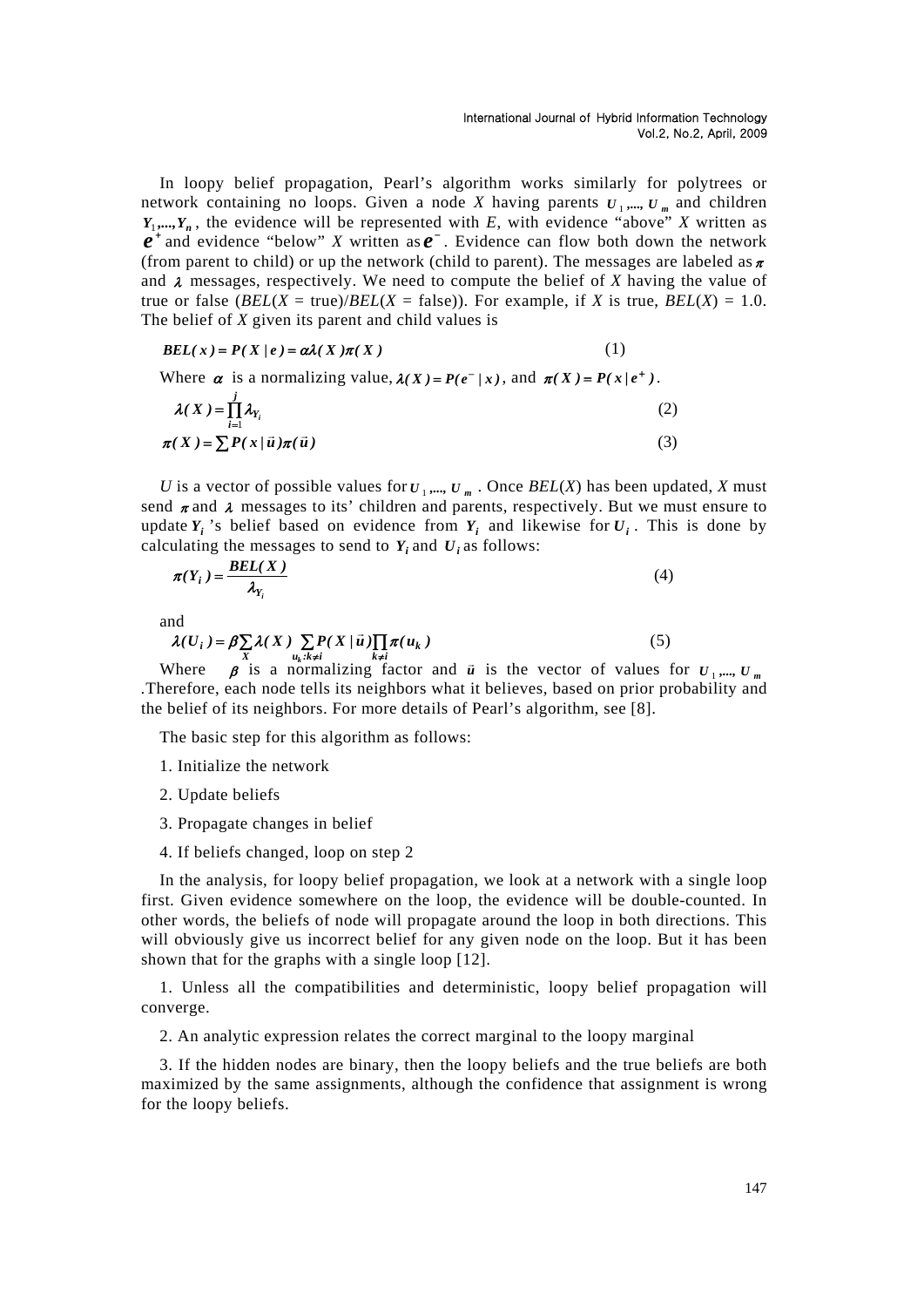Formally, ID is defined by  $ID = (X, D, P, R)$ , where  $X = \{X_1, ..., X_n\}$  is a set of chance variables and  $D = \{D_1, ..., D_m\}$  is a set of decision nodes [23]. The chance variables are further divided into observable or unobservable. The discrete domains of decision variables denote its possible set of action. An action in the decision node  $D_i$  is denoted by  $d_i$ . Every chance node  $X_i$  is associated with a CPT,  $P_i = {P(X_i | pa_i)}$ ,  $pa_i < X \cup D - {X_i}$ . Each decision variable  $D_i$  has a parent set  $pa_{D_i} \subseteq X \cup D$  denoting the variables, whose values will be known and may directly affect the decision. The reward functions  $R = {r_1, ..., r_i}$  are defined over subsets of variables  $Q = \{Q_1, ..., Q_j\}$ ,  $Q_i \subseteq X \cup D$ , called scopes, and the utility function is defined by  $u(x) = \sum_i r_i(x_{i}$ .

Let  $D_1$ ,...,  $D_m$  be the decision variables in ID. A decision rule for a decision node  $D_i$  is a mapping

 $\delta_i$  :  $\Omega_{pa_{D_i}} \to \Omega_{D_i}$ , where for  $S \subseteq X \cup D$ ,  $\Omega_i$  is the cross product of the individual domains of variables in *S*. A policy is a list of decision rules  $A = \{ \delta_1, ..., \delta_n \}$  consisting of one rule for each decision variable [23]. To evaluate an influence diagram is to find an optimal policy that maximize the expected utility (MEU) and to compute the optimal expected utility. Assume that x is an assignment over both chance variables and decision variables  $X = (x_1, ..., x_n, d_1, ..., d_m)$ , the MEU task is to compute  $E = \max_{\Delta = (\delta_1, ..., \delta_m)} \sum_{x_1, ..., x_n} \prod_{x_i} P(x_i, e / x_{pa_i}^{\Delta}) u(x^{\Delta})$  $= \max_{\Delta = (\delta_1, \ldots, \delta_m)} \sum_{x_1, \ldots, x_n} \prod_{\Delta}$  $(6)$ 

where  $x^4$  denotes an assignment  $X = (x_1, ..., x_n, d_1, ..., d_m)$  where each  $d_i$  is determined by  $\delta_i \in \Delta$  as a function of  $(x_1, ..., x_n)$ . Namely:  $d_i = \delta_i(x)$ .

In ID, when loopy belief propagation is applied, the procedure of propagation and update beliefs are the main part of the process of evaluating ID.

For the update and propagate belief, we focus on

1. If  $x_p$  ( $p = 1, 2, ..., n$ ) is a chance variable, it will computed

$$
\lambda_p = \sum_{x_p} \prod_i \lambda_i \text{ and}
$$

$$
\boldsymbol{\Theta}_p = \frac{1}{\lambda_p} \sum x_p \prod_{i=1}^j \lambda_i \sum_{j=1}^l \boldsymbol{\Theta}_j
$$

 $\bm{v}_1, ..., \bm{v}_m \cdot \bm{x}_1$ 

where  $\boldsymbol{\Theta}_1$ ,...,  $\boldsymbol{\Theta}_n$  is a utility components.

2. If  $x_n$  is a decision variable, it will computed

 $\lambda_p = max_{x_p} \prod_{i=1}^{j} \lambda_i \sum_{j=1}^{i} \Theta_j$  Or  $\boldsymbol{\Theta}_p = max_{x_n} \sum_i \boldsymbol{\Theta}_i$ 

Finally,  $\lambda_p$  will be added with the largest index variable in the scope of  $\mathcal{O}_p$  and decision will compute from the largest  $\mathcal{O}_p$  for the maximum expected utility.

### **5. Experiments and Results**

The Bayes Net Toolbox was selected for the experiments because it includes several inference algorithms. The BNT written in MATLAB is also used in experiments [22].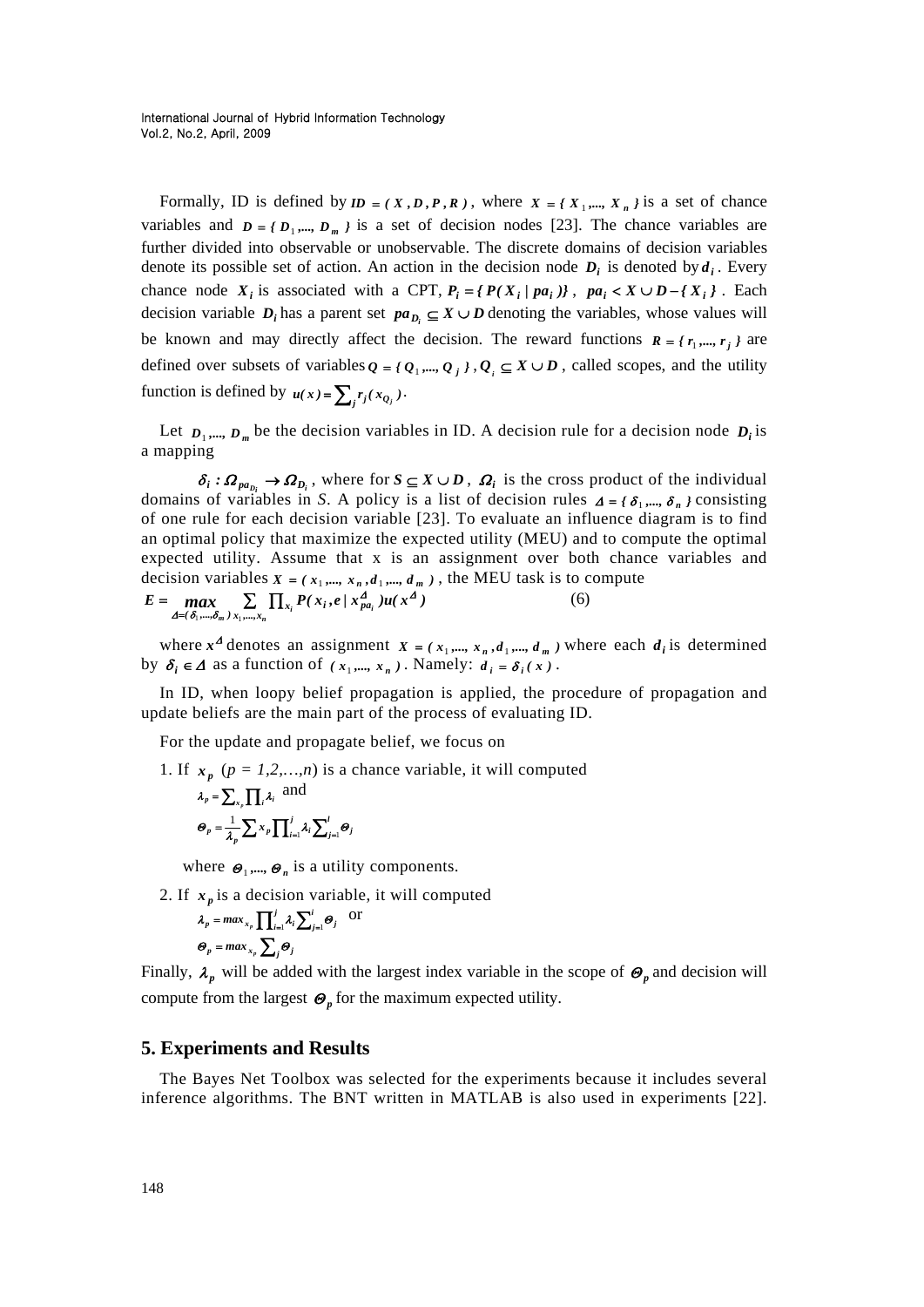The number of nodes in Bayesian network were randomly created from 5, 10, …, 50. The experiments and results were presents in the graph: figures 3 shows the relative error in order to check how closed the exact solution can be obtained and figure 4 shows the average running time for queries of IDs.

The experiments was run trials for both exact and approximate algorithms using some IDs, one tiny (10 nodes) and the other medium-sized (20 nodes) and other largesized (50 nodes). First we tested with three algorithms: several exact inference algorithms (e.g. likelihood weighting and junction tree), and loopy propagation for the running time results.



Figure 3. The Relative errors vs. number of nodes

As can be seen from the Figure 4, the exact inference had good speedup with small number of node and can produce the exact solutions with large number of nodes, but not with large number of nodes when number of nodes larger than 30 (30 nodes up). It found that an approximate algorithm is good in running time with a large network (20 nodes up).



Figure 4. The running time with number of nodes

 Then the set of tests were conducted on 10 randomly generated influence diagrams. We supposed that each of influence diagrams had a single utility node with all of the decision nodes and chance nodes. The mean results and 95% confidence intervals on the mean are shown in Figure 3 for different numbers of nodes. Relative error was computed as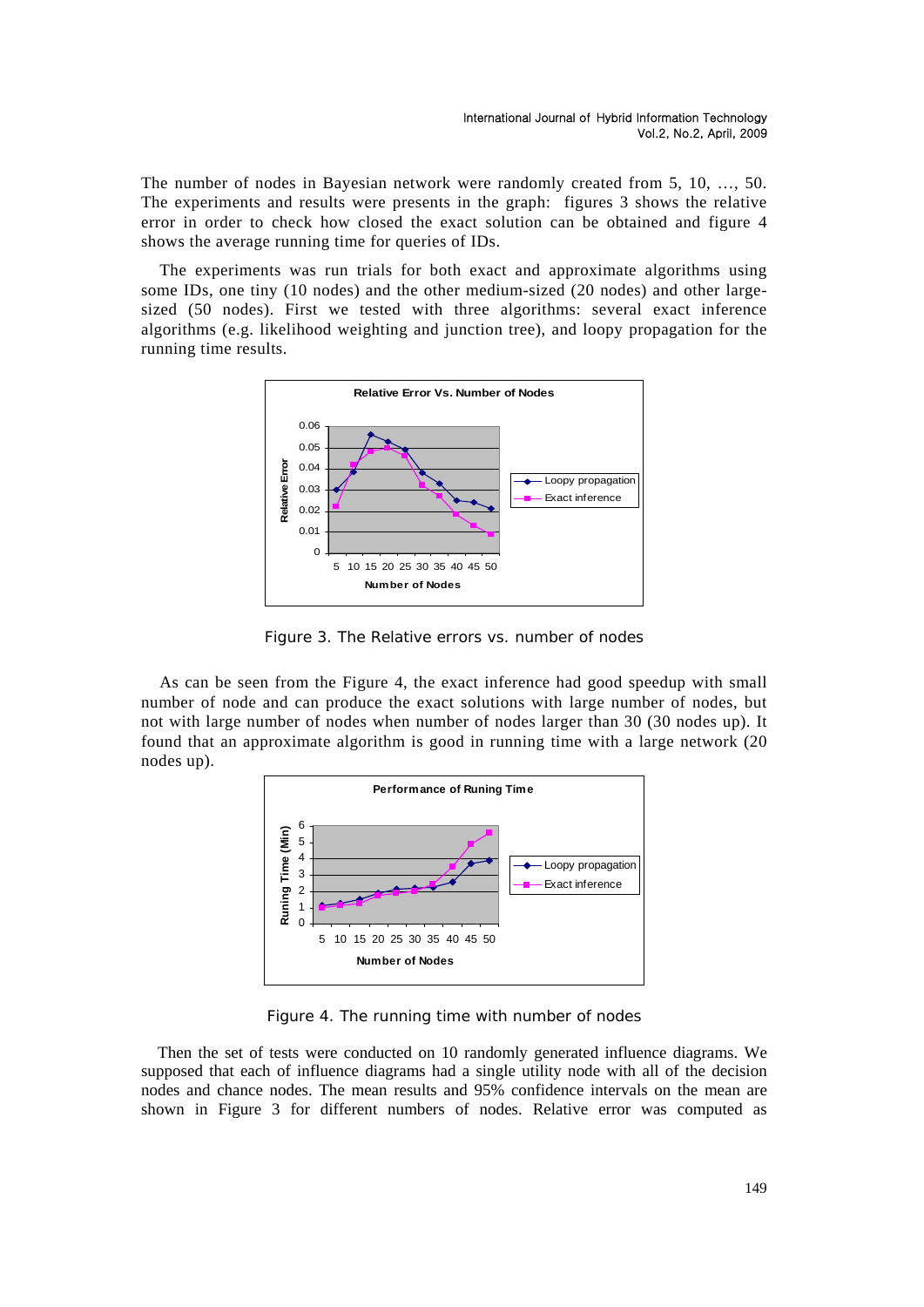*opt*  $_{opt} - U_{appx}$  $RE = \frac{(U_{opt} - U_{appx})}{U_{opt}}$ , here  $U_{opt}$  and  $U_{appx}$  are the utilities achieved with the optimal and

approximated actions respectively. On these influence diagrams a uniform random policy has a relative error of approximately 0.5 [19].

It noticed that in single utility node case, the loopy belief propagation converged after less than five iterations on average. The exact inference methods converged more than five iterations. However, the utility achieved by the loopy belief propagation method depends on the number of samples taken performance matched the other methods.

For the relative error of utility, the approximate algorithm (loopy belief propagation method) and the exact algorithm, the approximate method is uniformly worse, however the error decrease for large numbers of nodes. The solution with approximate algorithm suffers as compared to exact algorithms, with performance dropping in the worst cast for  $N = 15$ . In the best case, the decrease in performance is for  $N = 50$ . In general, the performance of the loopy belief propagation improves as number of nodes increase.

The loopy belief propagation method can be converged faster than other methods; however, it can be problematic when the some large networks in real world decision problems are applied. Further research will be investigated.

## **6. Conclusion**

In this paper we presented the developing a methodology for approximated solution in evaluating of influence diagrams. The loopy belief propagation algorithm is extended to influence diagram for solving the approximated solutions. In the exact methods, likelihood weighting had good speedup with small number of node and can produce the exact solutions, but not with large number of nodes (30 nodes up). We found that approximate algorithm is good in running time with a large network; however we can get only the approximated solutions.

The experimental results indicated that loopy belief propagation is a competitive technique, especially when the networks are very large. Although the exact methods are guaranteed to get the right answer in the limit of number of nodes, they can be required a lots of memory and for the best quality of computational performance. On the other hand, approximate methods can be a good choice in term of a large network and best running time for the computational. In addition, in real world decision problem, the network might be very large and complex, therefore, if we want to get the approximate solution with the fast running time. The loopy belief propagation can be a good candidate especially in MCDM problems.

Various BN inference algorithms are readily available and can be directly used for typical decision tasks such as recommending the optimal solution. Work presented here is only the first step of our effort toward a comprehensive solution to this very complex problem. Several issues need to be addressed in order to transform our framework from conceptual to one that is workable in real world situations. First, we will investigate using machine learning techniques for influence diagram construction with more than one number of utility nodes. Secondly, we will extend our experiment to multiple utility nodes for each random influence diagram. The third issue concerns the computational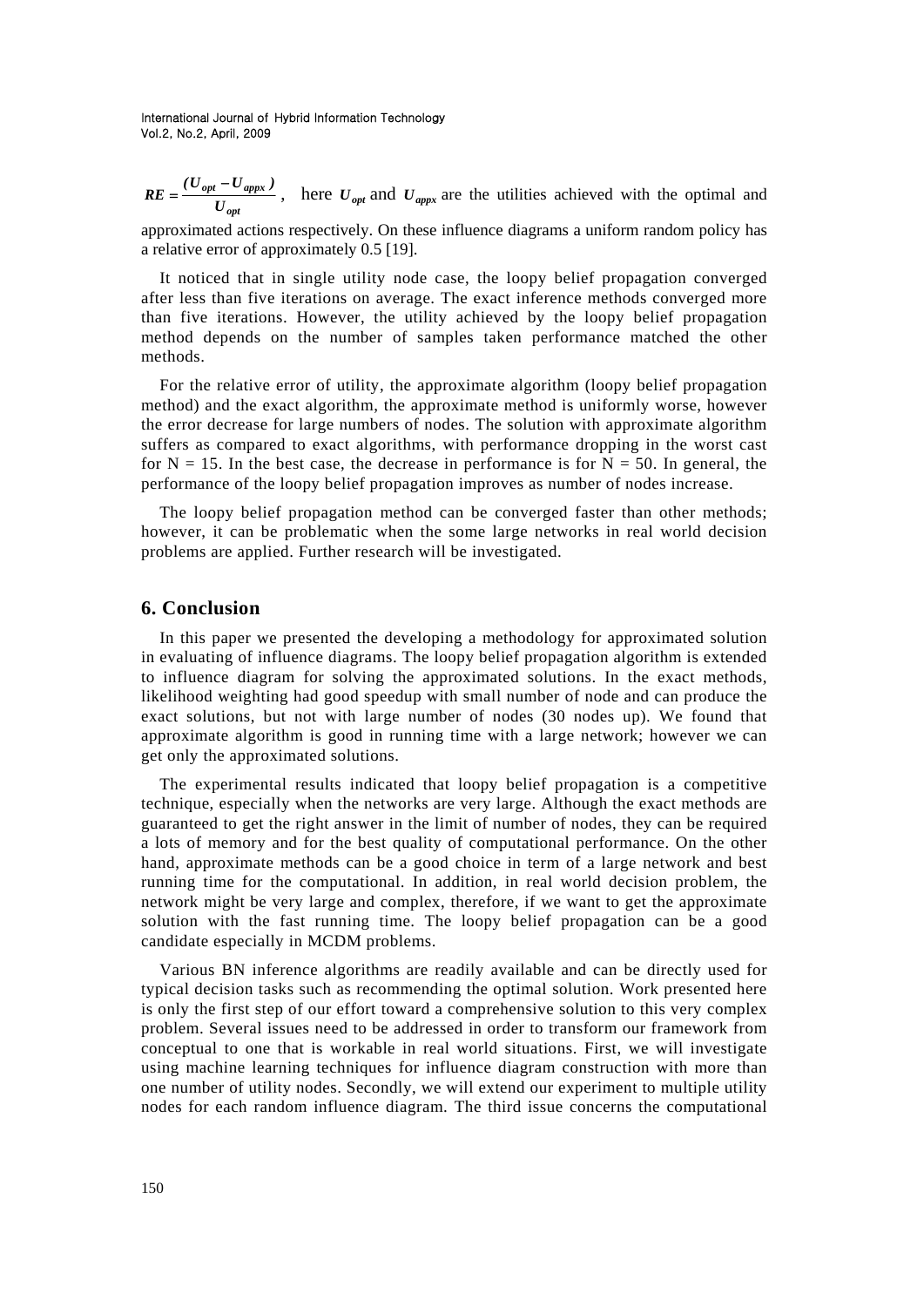complexity of BN inference, which has been shown to be NP-hard (e.g., it may in worst case take time exponential to the network size, and thus computationally intractable for MCDM problems involving large number of elements). A promising approach is to combine the techniques of autonomous software agents and multi-sectioned BN to decompose a large BN into smaller subnets, each of which is managed by an agent [18]. We also plan to experiment with various approximate inference algorithms to see if they provide acceptable accuracy.

## **References**

[1] Hwang, C. L. and K. Yoon, *Multiple Attribute Decision Making: Methods and Applications*, Springer-Verlag, Berlin, 1981.

[2] Pearl, J., (1988), *Probabilistic Reasoning in Intelligent Systems: Networks of Plausible Inference*, Morgan Kaufmann Publishers, ISBN 1-55860-479-0, 1988.

[3] Stewart T. J., "A critical survey on the status of multiple criteria decision making theory and practice," OMEGA International, 1992.

[4] Russell, S., and Norvig, P., *Artificial Intelligence: A modern approach*. Prentice Hall, ISBN 0-13- 103805-2, 1995.

[5] Cooper, G.F., "The computational complexity of probabilistic inference using Bayesian belief networks", Artificial Intelligence, 42, p393-405, 1990.

[6] Jensen, Finn V., "Cautious Propagation in Bayesian Networks." Proceedings of the Eleventh Confernece on Uncertainty in AI (UAI-95), Morgan Kaufman, San Mateo, CA, 323-328, 1995.

[7] Vincke, P., Multi*-criteria Decision-Aid*, Wiley, Chichester, 1992.

[8] Chan, H. and Darwiche, A., "When do Numbers Really Matter?" , Journal of AI Research, 2002.

[9] Norsys, *Netica Application*, Norsys Software Corp., http://www.norsys.com, 1998.

[10] Zimmermann, H.-J., Fuzzy Set Theory and Its Applications, Kluwer Academic Publishers, Third Revised Edition, Boston, MA, USA, 1996.

[11] Fenton, N. and Neil, M., "Making Decisions: Using Bayesian Nets and MCDA," Computer Science Department, Queen Mary and Westfield College, London, 2000.

[12] Shafer, G., *Probabilistic Expert Systems*, CBMS-NFS regional Conference Series in Applied Mathematics; SIAM, 1996.

[13] Jensen, Finn V., Olesen, K. G., and Anderson, S. K., "An Algebra of Bayesian Belief Universe for Knowledge-based System": In Networks, 20:637-660, 1990.

[14] Madson, A. L. and Jensen, F. V., "Lazy propagation in junction trees", in proceedings of the 14<sup>th</sup> Conference on uncertainty in Artificial Intelligence, 1998.

[15] Castillo, E., Gutierrez, J. M., and Hadi, A. S., *Expert Systems and Probabilistic Network Models*: Springer, 1997.

[16] Murphy, K. P., "Software Packages for Graphical Models: Bayesian Networks", http://www.cs.berkeley.edu/~murphyk/Bayes/bnsoft.html, 31 March 2007.

[17] Neapolitan, R. E., *Learning Bayesian Networks*, Pearson Prentice Hall, 2004.

[18] Xiang, Y., *Probabilistic Reasoning in Multiagent Systems: A Graphical Model Approach*, Cambridge University Press, 2002.

[19] Sallans, B., "*Variational Action Selection for Influence Diagrams*," OEFAI-TR-2003-29, 2003.

[20] Charnes , J. M. and P. P. Shenoy, "A forward Monte Carlo method for solving influence diagrams using local computation. School of Business Working Paper No. 273, School of Business, University of Kansas, 1999.

[21] Ortiz, L. and L. P. Kaelbling, " Sampling methods for action selection in influence diagrams, in Proc. Seventeenth National Conference on Artificial Intelligence, 2000.

[22] Murphy, K. P., Weiss, Y. and Jordan, M., "Loopy Belief Propagation for Approximate Inference: An Empirical Study", UAI'99, 1999.